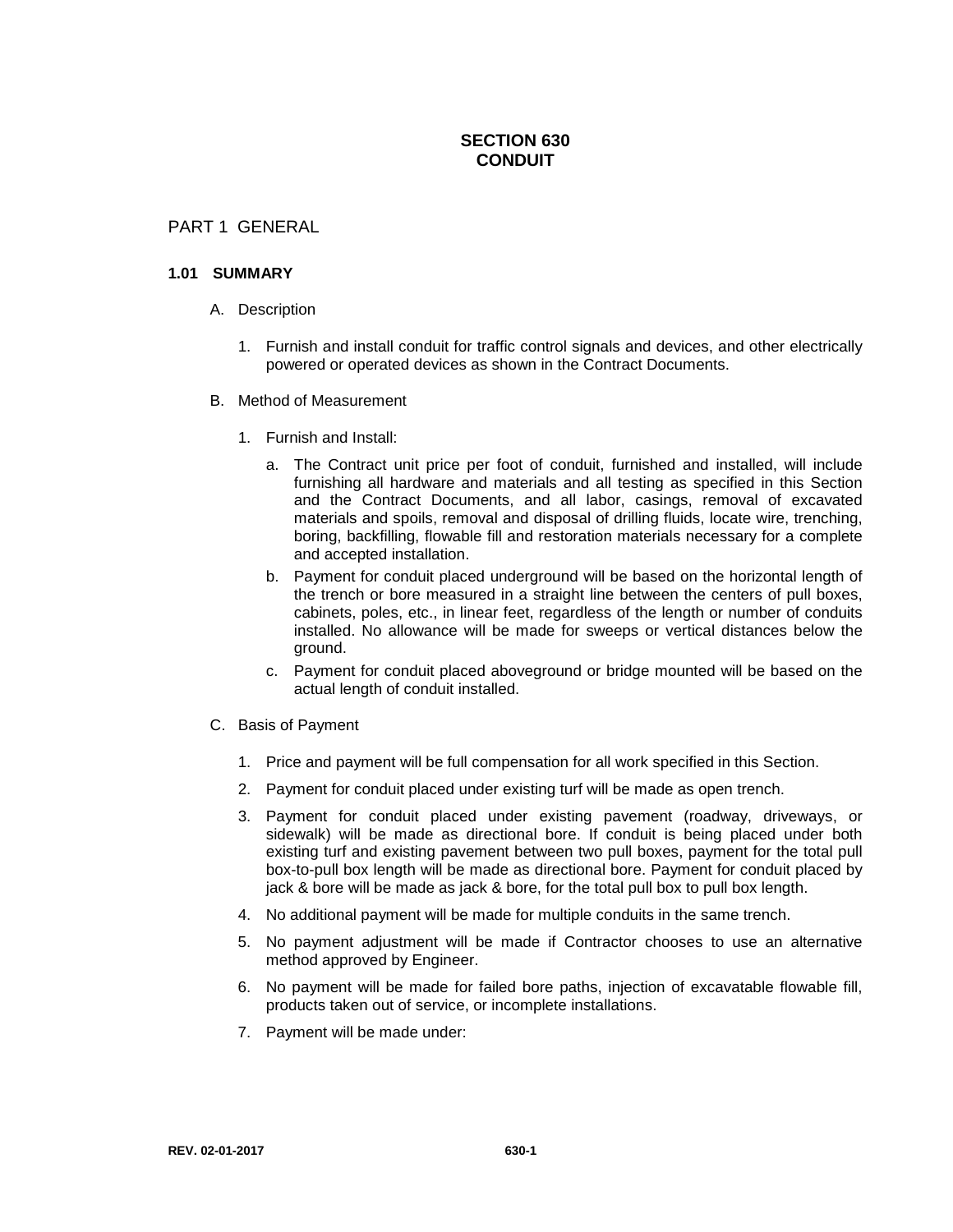| Item No. | Description                    | Unit |
|----------|--------------------------------|------|
| 630-2-11 | Conduit, F&I, Open Trench      | TE.  |
| 630-2-12 | Conduit, F&I, Directional Bore | TE.  |

#### **1.02 REFERENCES**

- A. Miami-Dade County Traffic Signals and Signs Division's Qualified Product List (TSSQPL)
- B. FDOT Approved Product List (APL)
- C. American Society for Testing and Materials (ASTM)
- D. American Nation Standards Institute (ANSI)
- E. National Electric Code (NEC)
- F. National Electrical Safety Code (NESC)

## PART 2 PRODUCTS

## **2.01 MATERIALS**

- A. Conduit.
	- 1. Use materials that have been tested and listed by a Nationally Recognized Testing Laboratory to the following industry standards:

| e. PVC Coated Intermediate Metal <sup>4</sup> ASTM: A135/A135M, ASTM A513,                   |  |
|----------------------------------------------------------------------------------------------|--|
|                                                                                              |  |
|                                                                                              |  |
|                                                                                              |  |
|                                                                                              |  |
| <sup>1</sup> Use conduit with solvent weld slip-fit plastic couplings unless approved by the |  |

Use conduit with solvent weld slip-fit plastic couplings unless approved by the Engineer.

 $^{2}$ Use conduit having a minimum stiffness value of 250. Ensure that each section has a duct bell with an integral gasket on one end and a duct spigot on the other end.

 $3$ Use conduit that is hot-dipped galvanized with a minimum coating of 1.24 ounces per square foot on both the inside and outside of the conduit. The weight of the zinc coating shall be determined using ASTM A90.

<sup>4</sup>Use conduit with both ends reamed and threaded.

 ${}^{5}$ Can be used with preassembled cable and rope-in-conduit.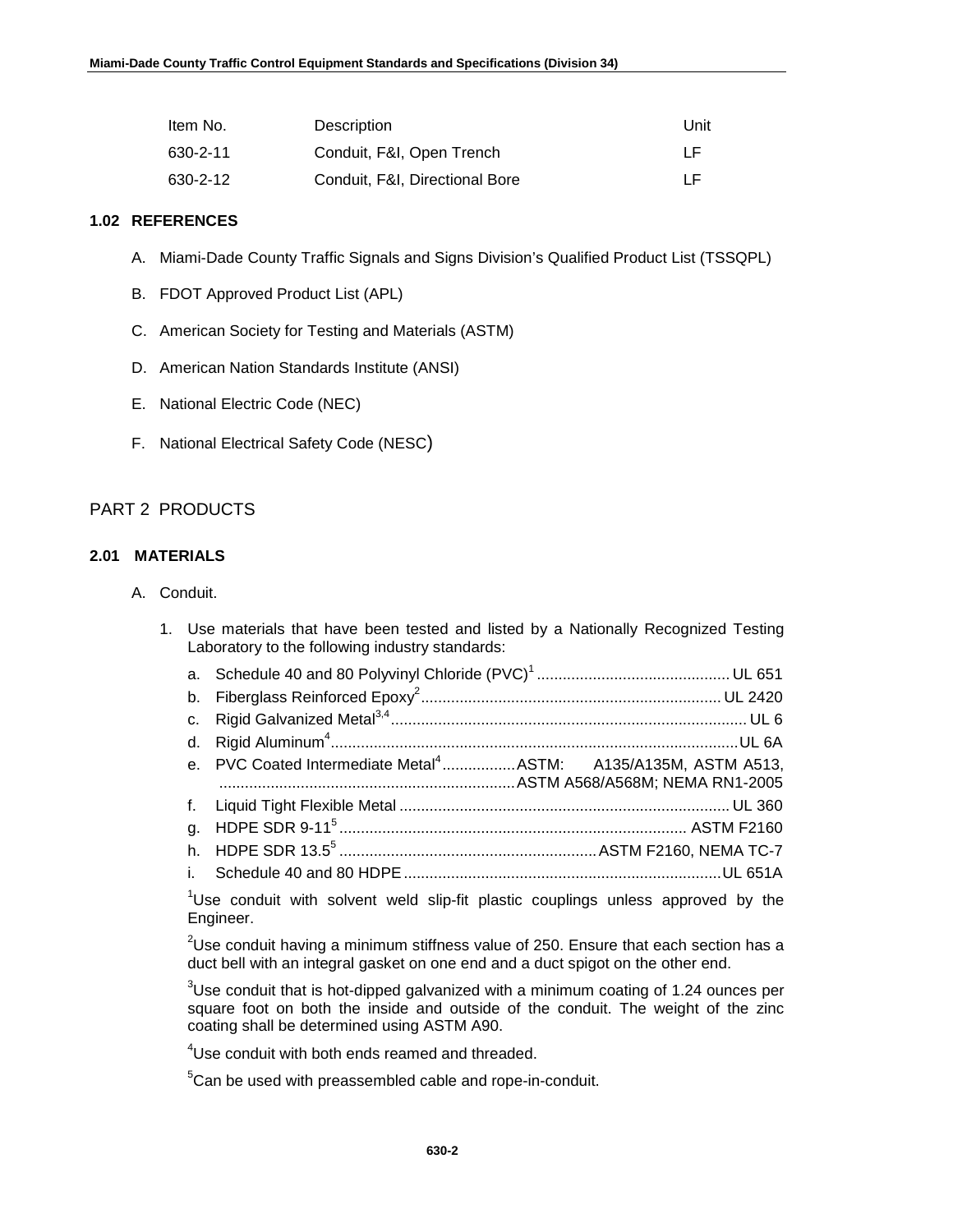- B. Locate Wire
	- 1. Ensure that locate wire is a single copper conductor with a minimum gauge of No. 12 AWG. Ensure locate wire is insulated using a 45 mil minimum thickness polyethylene sheath that is orange in color and marked to identify the manufacturer and the conductor size.
- C. Locate Wire Grounding Unit
	- 1. Ensure that locate wires are attached to a wire grounding unit (WGU) dedicated to safely dissipate high transient voltages or other foreign electrical surges induced into the designated system. Ensure the WGU conforms to the following:
		- a. Allows signals generated by locate system transmitters to pass through the protection system without going to ground.
		- b. The protection system automatically resets and passes locate system transmitter signals after the unit has been grounded to dissipate over-voltages.
		- c. Is intended for below or above grade applications. Ground the WGU to a driven rod within 10 feet of the system using a No. 6 AWG single conductor wire with green insulation. Ensure that the WGU is enclosed for protection from environmental hazards and is accessible for the connection of portable locate system transmitters.

| Table 1: Minimum Standards for Surge Protection |                                                                                                       |  |  |
|-------------------------------------------------|-------------------------------------------------------------------------------------------------------|--|--|
| Surge Element                                   | 3-element maximum duty fail-safe gas tube.                                                            |  |  |
| Rating                                          | 40,000 A surge capacity (single-cycle, 8 by 20 microsecond<br>waveform).                              |  |  |
| Life                                            | Minimum 1,000 surges (1000 A to ground).                                                              |  |  |
| Fail-Safe                                       | Integral fail-shorted device.                                                                         |  |  |
| Insulation<br>Resistance                        | 1,000 megohm minimum at 100 volts of direct current (VDC).                                            |  |  |
| Clamp Voltages                                  | a. Impulse at 100 volts per microsecond: Typically 500 volts.<br>b. Direct Current: 300 to 500 volts. |  |  |

d. The WGU system meets the minimum standards listed in Table 1 for surge protection:

### D. Warning Tape

- 1. Ensure that the buried cable warning tape is flexible, elastic material 3 inches wide, 6 mil thick, intended for burial and use as an underground utility warning notice, and that the surface of the warning tape is coated and sealed to prevent deterioration caused by harsh soil elements. Ensure that the warning tape color follows the American Public Works Association color code for underground utilities and has the repeating message "CAUTION: MDC TRAFFIC CABLE," or other wording approved by the Engineer, permanently printed on its surface. Ensure that the tape material and ink colors do not change when exposed to acids, alkalis, and other destructive chemical variances commonly found in Florida soils.
- E. Route Markers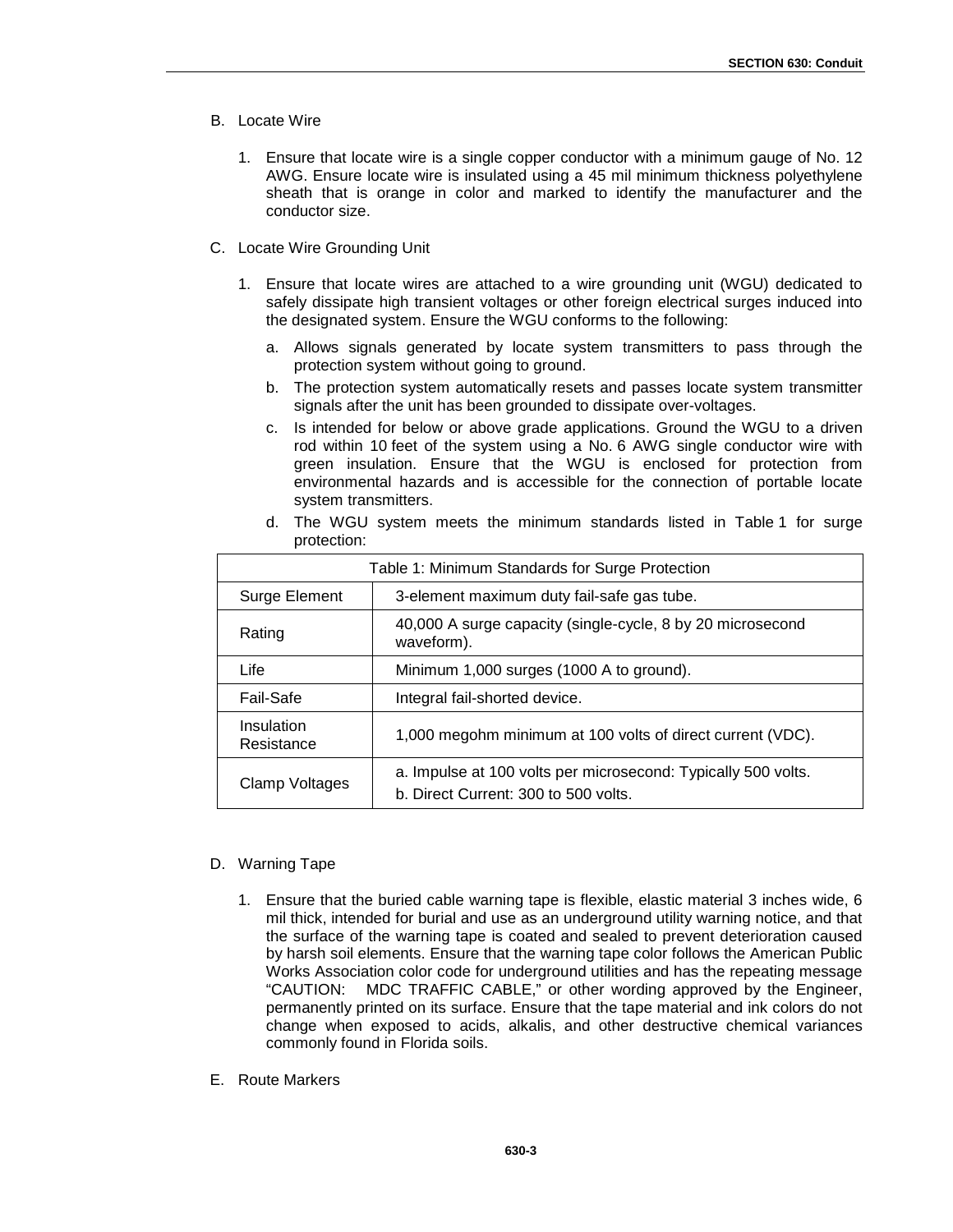- 1. Route markers may be either a standard route marker (SRM) type or an electronic route marker (ERM) type. Ensure the SRM is a rigid, tubular, driven post used for location and notification purposes only. Ensure the ERM is physically identical to the SRM, but also includes a termination board to provide aboveground access to locate wire buried alongside conduit and cable runs.
- 2. Ensure that each SRM is labeled and identified as a MDC Traffic fiber optic cable marker unless otherwise shown in the Plans. The labels must include the County's logo, contact information for the DTPW TSS Division, and a telephone number to call prior to any excavation in the area. Ensure that the identification information is permanently imprinted on the top fitting, and will not peel, fade, or deteriorate.
- F. Standard Route Marker (SRM)
	- 1. Ensure that SRM posts are white with an orange top fitting cover with black or white lettering and graphics. Ensure that the SRM is a tubular configuration, and both the marker post and the top fitting are made from virgin Type 111 HDPE. Ensure that any fasteners used with the SRM are constructed of stainless steel.
	- 2. Ensure that all SRMs have a minimum outside diameter of 3.5 inches with a minimum wall thickness of 0.125 inches. Ensure that the top fitting cover is a minimum of 1.5 feet long and has an outside diameter of 3.75 inches with a minimum wall thickness of 0.125 inches. Ensure that each SRM provides a tensile strength of 4,200 pounds per square inch as required in ASTM D638. Ensure that each SRM is manufactured for use in temperatures range of minus 30° to 165°F in accordance with NEMA TS 2.
	- 3. Ensure the SRM can withstand an impact force of 70 pounds per foot at 32°F in accordance with ASTM D2444, before and after UV conditioning for 2,000 hours in accordance with ASTM G154. Ensure that the control sample of any material tested maintains a minimum of 70 percent of its original tensile strength.
	- 4. Ensure that SRMs installed at the minimum 2 foot depth can withstand at least one impact at 45 miles per hour by a vehicle weighing at least 3,500 pounds and that after impact, post returns to an upright position within 10 degrees of vertical alignment within 30 seconds from the time of impact.
- G. Electronic Route Marker (ERM)
	- 1. Ensure ERMs meet the same material and performance requirements as the SRMs with the following exceptions.
		- a. Equip each ERM with a removable, top-fitting cover that is black with white lettering.
		- b. Ensure that each ERM contains a terminal board equipped with locate wire and ground connectors.
		- c. Ensure that the terminal board is made from corrosion-resistant materials and includes terminal facilities labeled according to function and provides uniform spacing between connection points.

## PART 3 EXECUTION

### **3.01 INSTALLATION**

A. Conduit Installation Requirements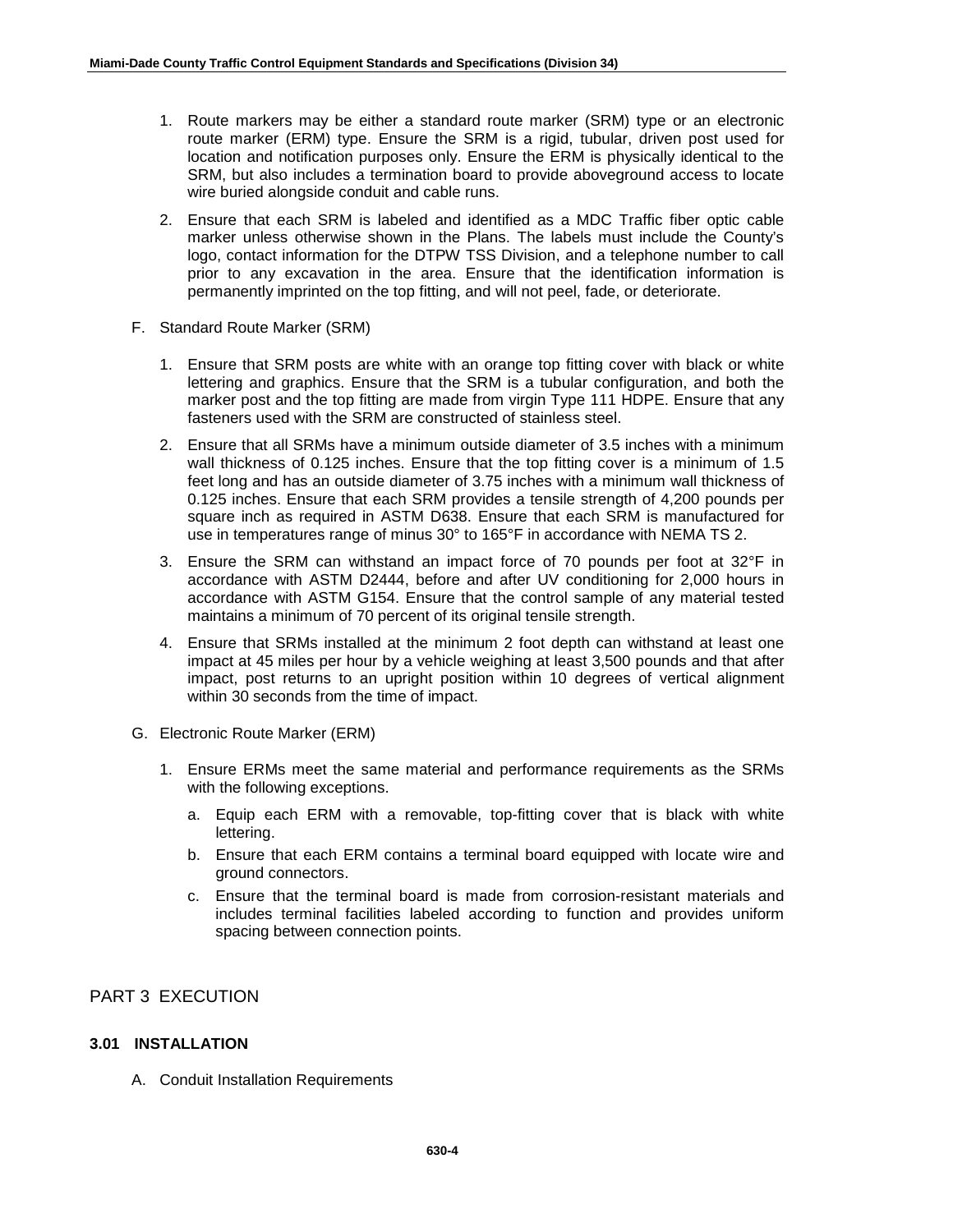- 1. Install the conduit in accordance with NEC or National Electrical Safety Code (NESC) requirements and the Design Standards. Consider the locations of conduit as shown in the Plans as approximate. Construct conduit runs as straight as possible, and obtain Engineer's approval for all major deviations in conduit locations from those shown in the Plans. Include buried cable warning tape with all trenched conduit. Mark the location of the conduit system with route markers as shown in the Plans and approved by Engineer. Ensure that all route markers used are new and consistent in appearance.
- 2. For conduit installed by directional bore, install in accordance with FDOT Specification Section 555. For conduit installed by jack and bore, install in accordance with FDOT Specification Section 556.
- 3. Use only rigid galvanized metal conduit, or rigid aluminum conduit for above-ground and underground electrical power service installations. Meet the requirements of FDOT Specification Section 562 for coating all field cut and threaded galvanized pipe.
- 4. Use Schedule 80 PVC or fiberglass reinforced epoxy conduit in structural elements in or on bridge decks.
- 5. Use HDPE with an SDR number less than or equal to 11, Schedule 80 PVC or Schedule 40 PVC for underground installations in earth or concrete for ITS and traffic control signal applications, except, use only HDPE with an SDR number less than or equal to 11 for blown fiber optic cable installations on limited access facilities.
- 6. Use HDPE with an SDR number less than or equal to 13.5, Schedule 80 PVC, or Schedule 40 PVC for underground installations of electrical conduit in earth for lighting applications and landscape irrigation applications.
- 7. Use HDPE with an SDR number less than or equal to 13.5, Schedule 80 PVC, Schedule 40 PVC, or rigid galvanized metal for underground installations of electrical conduit in concrete for lighting applications.
- 8. Do not place more than the equivalent of three quarter bends or 270 degrees of bends, including the termination bends, between the two points of termination in the conduit, without a pull box. Obtain Engineer's approval to use corrugated flexible conduits for short runs of 6 feet or less.
- 9. When a conduit installation changes from underground to above-ground, make the change a minimum of 6 inches below finished grade.
- 10. Install a No. 12 AWG pull wire or polypropylene cord inside the full length of all conduits. Ensure that a minimum of 24 inches of pull wire/cord is accessible at each conduit termination.
- 11. Ensure the conduit includes all required fittings and incidentals necessary to construct a complete installation.
- 12. When earth backfill and tamping is required, place backfill material as per FDOT Section 120 in layers approximately 12 inches thick, and tamp each layer to a density equal to or greater than the adjacent soil.
- 13. When backfilling trenches in existing pavement, use a flowable fill meeting the requirements of FDOT Specification Section 121.
- 14. Provide a standard clearance between underground control cable and electrical service cable or another parallel underground electrical service cable that meets NESC requirements.
- 15. Prevent the ingress of water, dirt, sand, and other foreign materials into the conduit prior to, during, and after construction. Seal the ends of conduit after wiring is complete with a moisture resistant sealant that is designed for this specific application.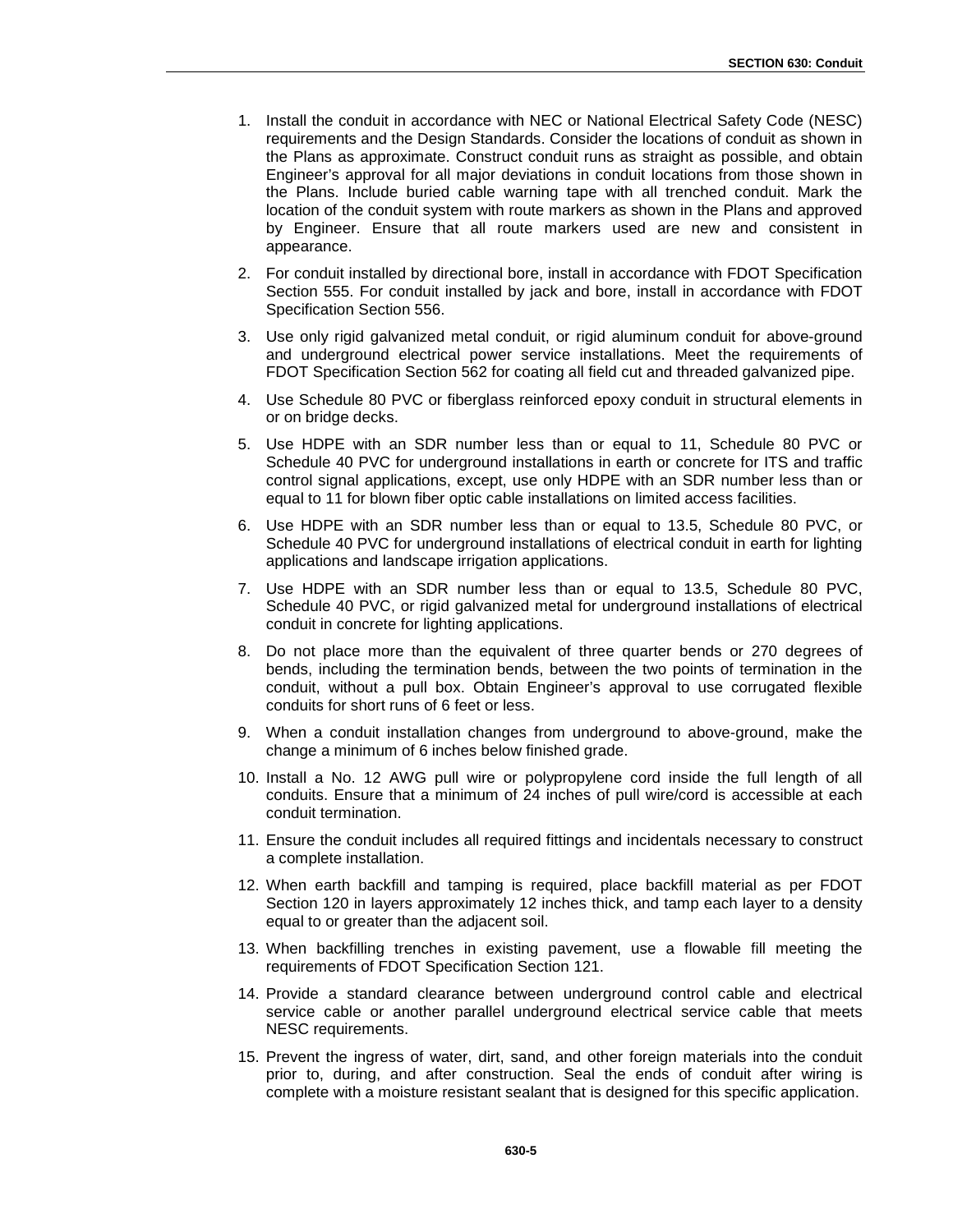- B. Fiber Optic Cable Conduit
	- 1. Install the conduit system so the fiber optic cable maintains a minimum bend radius of 20 times the cable diameter. Use approved methods for connecting inner duct or conduit within or between plowed portions, trenched portions, and bored portions. Submit the conduit manufacturer's coupling method and material to Engineer for approval.
- C. Conduit Sizes
	- 1. Size the conduit to be used on all installations, unless otherwise shown in the Contract Documents. Use conduit of sufficient size to allow the conductor to be installed without any damage and meeting NEC requirements. Use conduit that is at least 2 inches in diameter, with the following exceptions:
		- a. For conduit protecting the ground wire on the side of a pole, use conduit that is at least 1/2 inch in diameter.
		- b. For ITS applications where Contractor chooses to install fiber optic cable by blowing, use conduit that is at least 1-1/4 inch in diameter.
		- c. For traffic control signal and device electrical service conduit, use the minimum conduit size required by the Department and the electrical service provider.
		- d. Where larger size conduits are required by the Miami-Dade County Traffic Control Equipment Standards and Specifications.
- D. Conduit Joints
	- 1. Make conduit joints using materials as specified by the manufacturer. When conduit crosses an expansion joint of a structure and where shown in the Plans, install an expansion or expansion/deflection fitting as specified by the manufacturer. Certify that expansion/deflection fittings are rated to accommodate a minimum rotation of 30 degrees and that both the expansion and expansion/deflection fittings are rated to accommodate the anticipated longitudinal movement (minimum of 2 inches for deflection fittings and 0.7 inches for expansion/deflection fittings). Ensure that all installed joints are waterproof. As an exception to the threaded coupling for intermediate metal conduit, at locations where it is not possible to screw the threaded coupling properly, Contractor may use a waterproof slip-joint coupling approved by Engineer. Secure the joint, and tighten threaded connections.
	- 2. Prior to insertion into the coupling, clean, prime and coat the ends of PVC conduit with solvent-type cement as specified by the manufacturer.
- E. PVC Coating
	- 1. Apply PVC coating to exposed metal surfaces of the conduit, except for the threads, to attain a nominal thickness of 40 mils. Ensure that the coating is free of sags and drips.
		- a. Attach the coupling to the conduit prior to the application of the coating for conduit of 1 inch diameter or less.
		- b. Use a coupling with sleeve extensions on conduit larger than 1 inch. Ensure that the sleeve extensions on all threaded female openings have a length equal to the diameter of the conduit up to and including size number 53.
- F. Conduit Terminations
	- 1. Fit the terminating ends of all metal conduit and metal conduit sleeves with an appropriate bushing.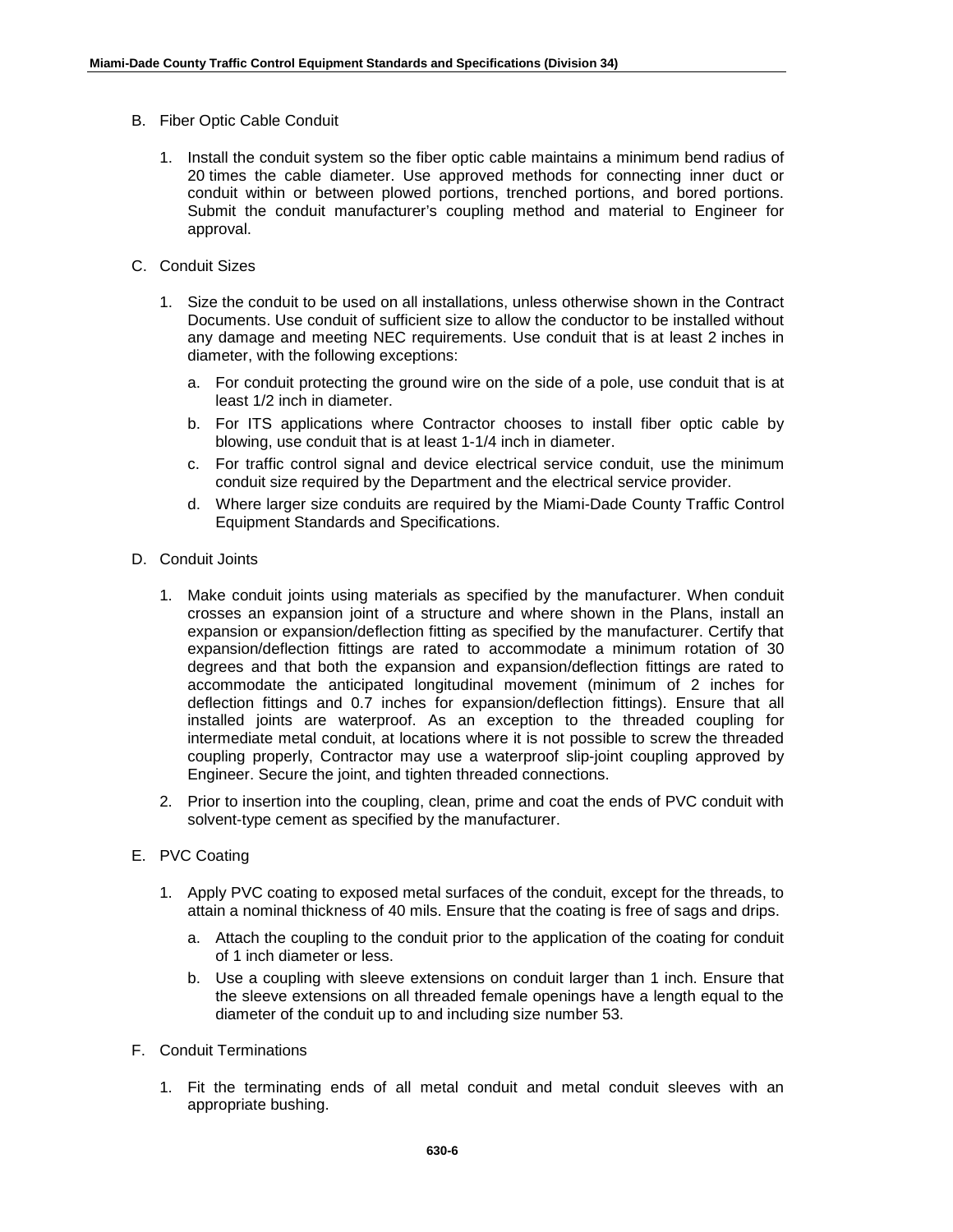- 2. For conduit to be encased in concrete, wrap with tape or otherwise protect all terminations to prevent the entrance of concrete.
- 3. Connect new underground conduits to existing underground conduits with a pull box.
- 4. Install conduit terminating in a concrete strain pole through the cable entry hole and up the center of the pole to a location approximately 6 inches below the handhole.
- 5. Seal conduits terminating in a controller base, pole, pull box, junction box, or pedestal base with a moisture resistant sealant approved by Engineer.
- 6. For a controller base, pole or pedestal base, and junction boxes, terminate conduit runs into the center of the base or box at least 2 inches above the surface of the base.
- G. Restoration of Trench Areas
	- 1. Restore the conduit trench construction area to an acceptable condition. Such work includes repair or replacement of all pavement areas, sidewalks, driveways, curbs, structures, landscaping, grass areas (including removal of excavated materials and spoils), removal and disposal of drilling fluids, and backfilling areas disturbed by the conduit installation.
- H. Above Ground Installation
	- 1. Use conduit designed and manufactured for use in long-term above-ground applications with UV stabilization to prevent material deterioration. Securely attach above-ground conduit installations to the surface of the supporting structure using conduit straps. As a minimum, use conduit straps located on 5 foot centers. Use galvanized metal conduit straps when installing intermediate metal conduit, fiberglass reinforced epoxy conduit, rigid galvanized conduit, rigid aluminum conduit or PVC coated intermediate metal conduit above ground.
	- 2. Use the same PVC coating for the metal straps as the conduit, when using PVC coated intermediate metal conduit.
- I. Elbows

| Size           | <b>Standard Radius</b> |
|----------------|------------------------|
| $1/2$ inch     | 4 inches               |
| $3/4$ inch     | $4-1/2$ inches         |
| 1 inch         | $5-1/2$ inches         |
| $1-1/4$ inches | $7-1/4$ inches         |
| $1-1/2$ inches | $8-1/4$ inches         |
| 2 inches       | $9-1/2$ inches         |
| $2-1/2$ inches | 10-1/2 inches          |
| 3 inches       | 13 inches              |
| $3-1/2$ inches | 15 inches              |
| 4 inches       | 16 inches              |

1. The radius of curvature of the centerline of any bend shall not be less than shown below: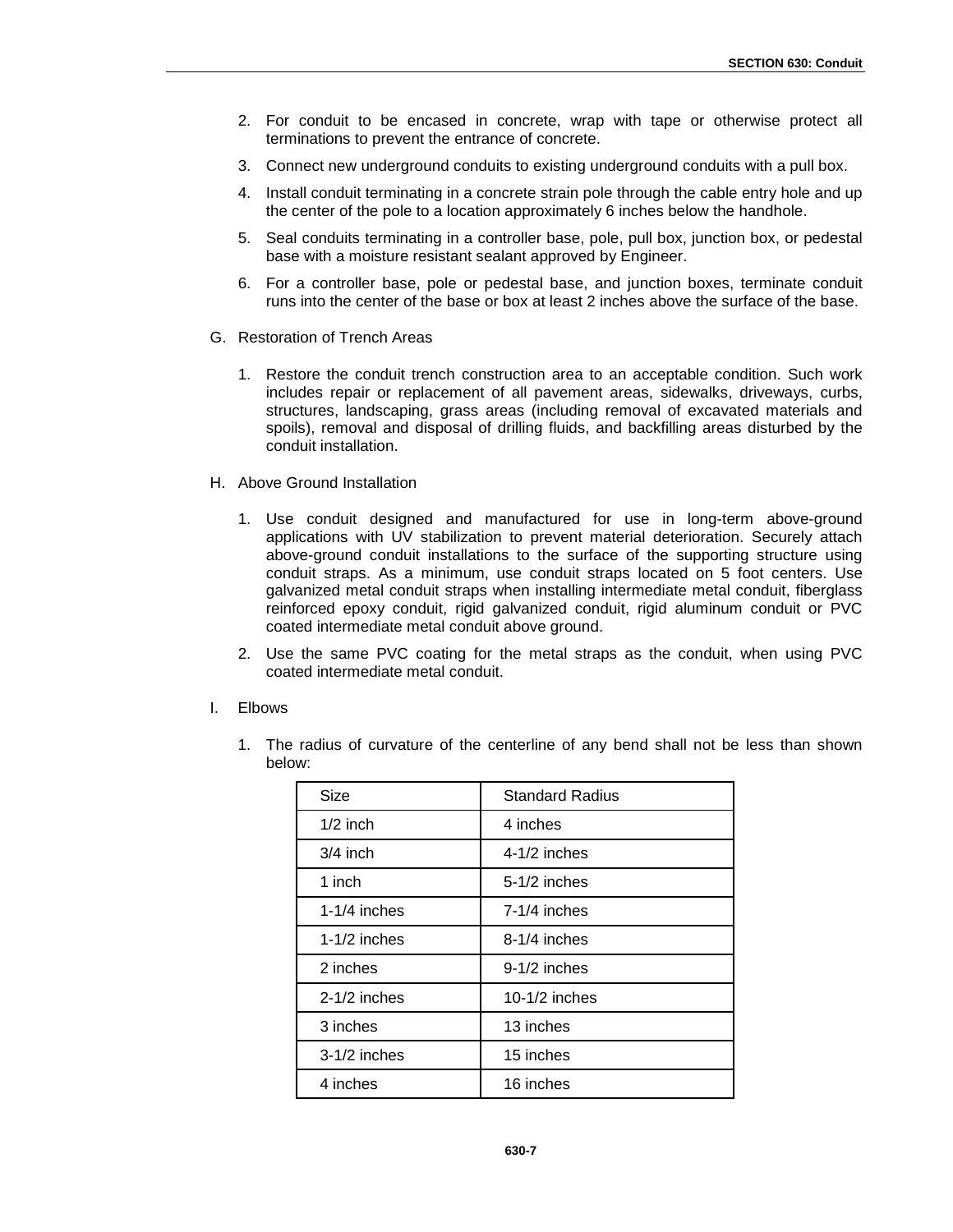| Size     | <b>Standard Radius</b> |
|----------|------------------------|
| 5 inches | 24 inches              |
| 6 inches | 30 inches              |

- J. Fiber Optic Cable Locate Wire
	- 1. Install locate wire in the trench or bore with all underground conduits to provide end-toend electrical continuity for electronically locating the underground conduit system. Bury locate wire along the centerline of the top outer surface of installed conduit. Do not install locate wire in a conduit with fiber optic cable.
	- 2. Do not run locate wires into field cabinets. Terminate locate wires at the first and last pull boxes in the conduit run or as shown in the Plans. Ensure that wire termination occurs in a pull box as shown in the Miami-Dade Conduit Installation Details (N.T.S).
	- 3. In a trenching operation, install the locate wire no more than 3 inches above the conduit. Ensure that the locate wire enters all pull and splice boxes, and that a minimum of 10 feet of slack locate wire is coiled and neatly stored in each box.
	- 4. In a boring operation, install the locate wire in an encasement, install the conduit detection wire external to the conduit with no separation between conduit and wire, or use conduit with integral locate wire. Locate wire may also be placed in the void between the inner wall of conduit and innerducts contained within the conduit as long as no other cables are present within the void.
	- 5. Perform continuity tests and insulation resistance tests on all locate wires and provide Engineer with all test results. Replace, or repair defective locate wire at no additional cost.
	- 6. Make locate wire splices in a flush grade-level box. Ensure that locate wire splices are waterproof and suitable for direct burial. Ensure that locate wire splices at the pull box meet NEC requirements. Ensure that locate wire splices are constructed of and in the following order: a mechanical crimp connection with a butt sleeve, an oxide-preventing aerosol lacquer, mastic electrical splicing tape, and standard electrical tape. At the completion of the installation, provide Engineer with as-built drawings that document all splice locations.
	- 7. Install WGUs in pull boxes and splice boxes as shown in the Plans or directed by the Engineer. Mount the device in a location high enough from the bottom of the box to allow access to terminal facilities without disturbing cables present within the box. Terminate the locate wires and connect the WGU to ground in accordance with the manufacturer's instructions.
	- 8. Test the locate wire system after installation to ensure that it functions and can be used to accurately locate the conduit system.

#### K. Route Markers

1. Install route markers for fiber optic cable installations as detailed in FDOT Specification Section 630-3.10.

### END OF SECTION 630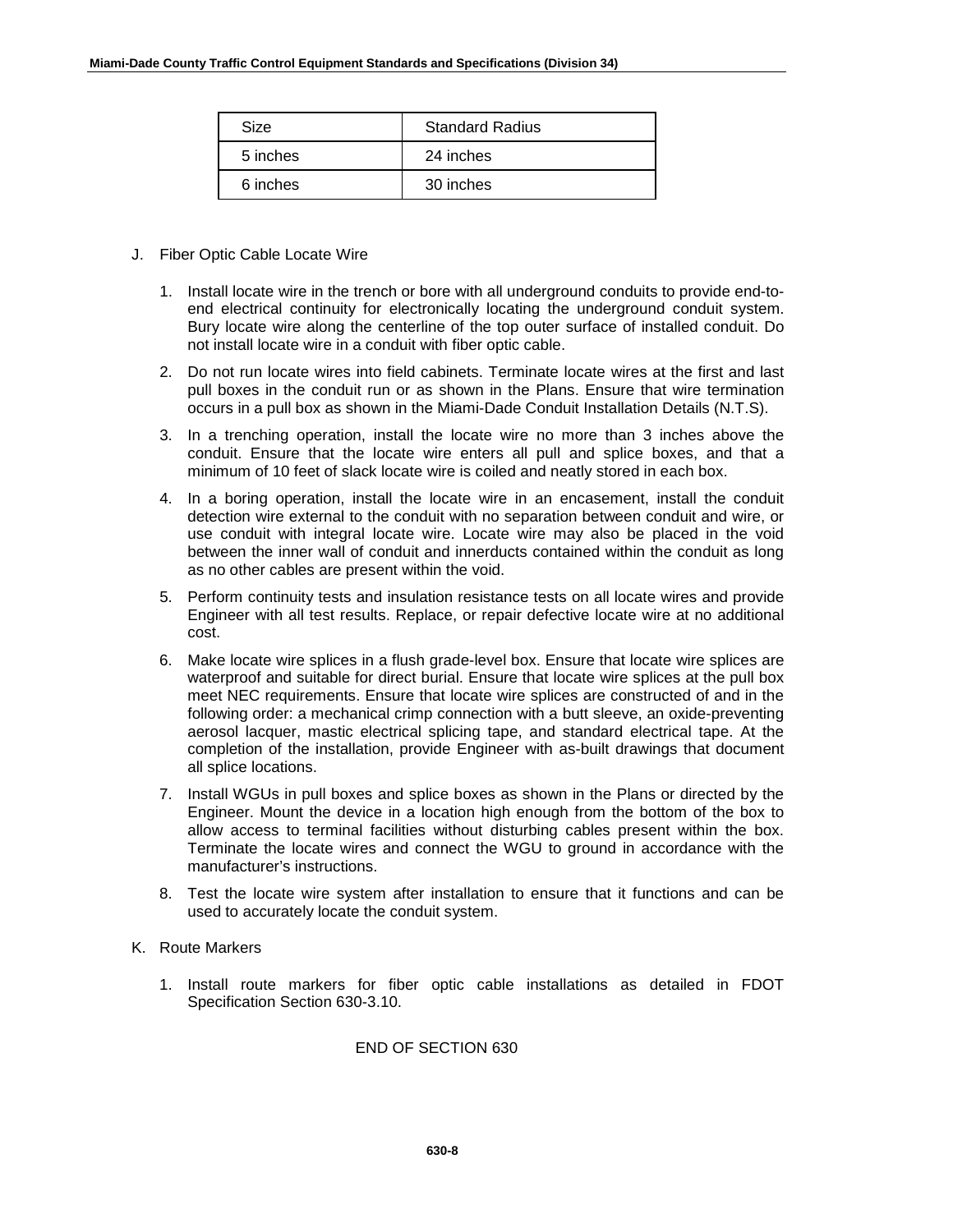

LATEST<br>REVISION

03/31/17

 $1 of 2$ 

SHEET<br>NO.